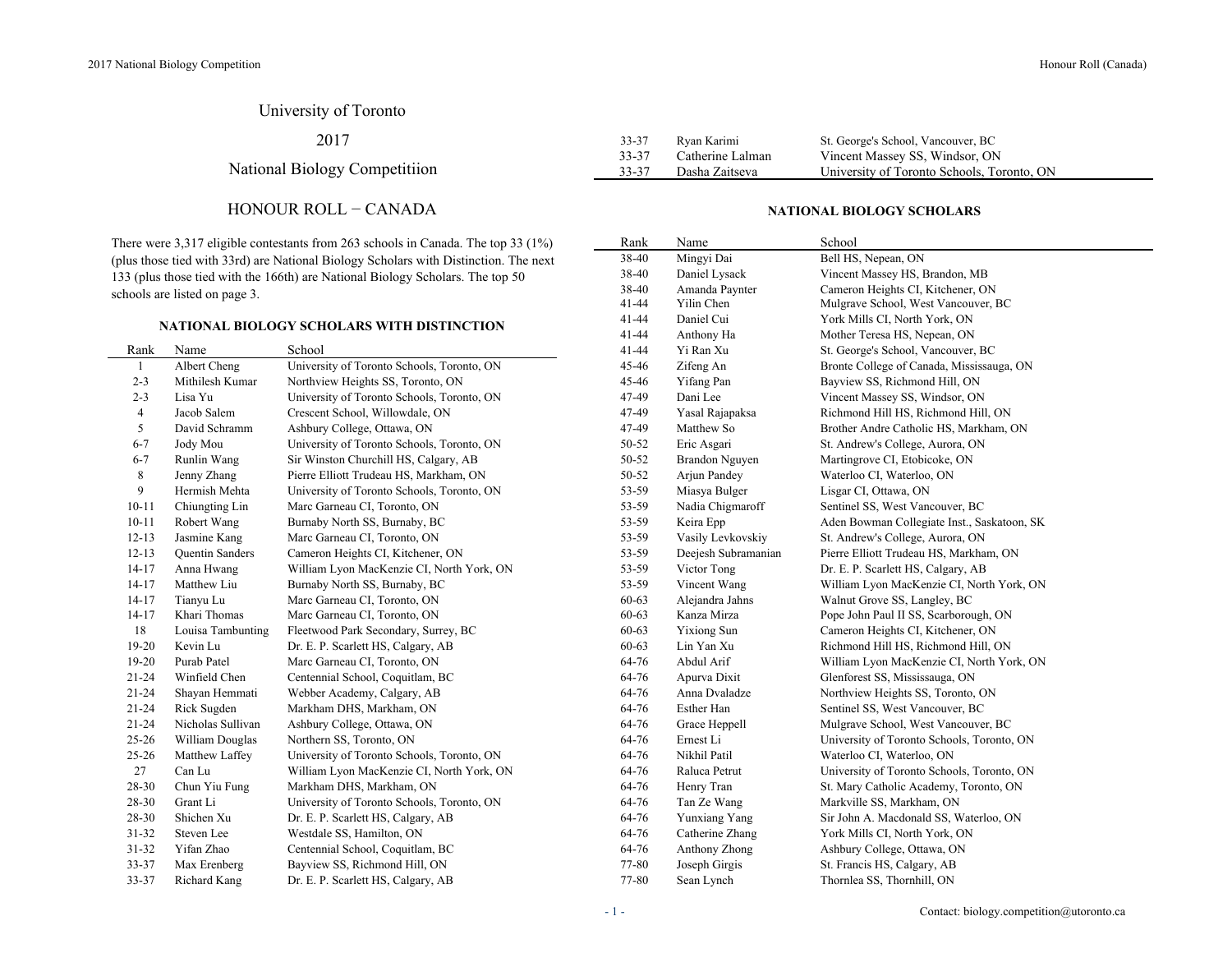| 77-80   | Danny Tsai            | St. George's School, Vancouver, BC                       | 121-130 | Frank Yeung              | West Vancouver SS, West Vancouver, BC       |  |
|---------|-----------------------|----------------------------------------------------------|---------|--------------------------|---------------------------------------------|--|
| 77-80   | Micah Yang            | William Aberhart HS, Calgary, AB                         | 131-139 | Adrian Arulseelan        | Notre Dame Catholic SS, Ajax, ON            |  |
| 81-85   | Joyce Liu             | Agincourt CI, Agincourt, ON                              | 131-139 | Chi-Chung Cheung         | Bell HS, Nepean, ON                         |  |
| 81-85   | Rebecca Mac           | Mayfield SS, Caledon, ON                                 | 131-139 | Vishal Chopra            | Thornlea SS, Thornhill, ON                  |  |
| 81-85   | Melody Song           | Evan Hardy Collegiate, Saskatoon, SK                     | 131-139 | Elisa Kuhn               | Martingrove CI, Etobicoke, ON               |  |
| 81-85   | Vincent Trinh         | Richmond Hill HS, Richmond Hill, ON                      | 131-139 | Suffia Malik             | Cameron Heights CI, Kitchener, ON           |  |
| 81-85   | Elijah Urdaneta       | St. Patrick Catholic SS, Toronto, ON                     | 131-139 | Alexander Mark           | Bayview Glen School, Don Mills, ON          |  |
| 86-89   | Jenny Chan            | A. Y. Jackson SS, North York, ON                         | 131-139 | Saud Naumani             | Michael Power St. Joseph HS, Etobicoke, ON  |  |
| 86-89   | Jonna Doerksen        | Vincent Massey HS, Brandon, MB                           | 131-139 | Anita Tia                | Riverdale CI, Toronto, ON                   |  |
| 86-89   | Chia-Chen Lin         | Bronte College of Canada, Mississauga, ON                | 131-139 | Vincent Wang             | Marc Garneau CI, Toronto, ON                |  |
| 86-89   | Matthew Lovick        | Lakefield College School, Lakefield, ON                  | 140-148 | Megan Cheng              | University of Toronto Schools, Toronto, ON  |  |
| 90-96   | Renee-Claude Bider    | Ecole secondaire Toronto Ouest, Toronto, ON              | 140-148 | Vinicius De Castro       | Lisgar CI, Ottawa, ON                       |  |
| 90-96   | Yashan Chelliahpillai | Glenforest SS, Mississauga, ON                           | 140-148 | Andrew Gray              | Centennial C and VI, Guelph, ON             |  |
| 90-96   | Justin Cheng          | Fort Richmond Collegiate, Winnipeg, MB                   | 140-148 | <b>Betty Huang</b>       | Sir Winston Churchill SS, Vancouver, BC     |  |
| 90-96   | Alex De Wit           | Lisgar CI, Ottawa, ON                                    | 140-148 | Kyoko Kohno              | Richmond Hill HS, Richmond Hill, ON         |  |
| 90-96   | Shabit Hassan         | Robert Thirsk HS, Calgary, AB                            | 140-148 | Chak Chung Kuo           | St. George's School, Vancouver, BC          |  |
| 90-96   | Syed Raza             | Pierre Elliott Trudeau HS, Markham, ON                   | 140-148 | Nathanael Lee            | Old Scona Academic School, Edmonton, AB     |  |
| 90-96   |                       | Varunaavee Sivashanmugath Glenforest SS, Mississauga, ON | 140-148 | Amanda Mao               | Vincent Massey SS, Windsor, ON              |  |
| 97-98   | Mila Gorchkova        | Markham DHS, Markham, ON                                 | 140-148 | Edwin Tse                | Markville SS, Markham, ON                   |  |
| 97-98   | Cherrie Hung          | University of Toronto Schools, Toronto, ON               | 149-163 | Sukhreet Atwal           | Albert Campbell CI, Scarborough, ON         |  |
| 99-103  | Christophe Alexiev    | Bayview Glen School, Don Mills, ON                       | 149-163 | Alexander Davidson       | University of Toronto Schools, Toronto, ON  |  |
| 99-103  | Ali Khorrami          | Sentinel SS, West Vancouver, BC                          | 149-163 | Elisabeth Gagnon         | Brother Andre Catholic HS, Markham, ON      |  |
| 99-103  | Annika Mackenzie      | St. Francis HS, Calgary, AB                              | 149-163 | Alexander Goldgruber     | Chippewa SS, North Bay, ON                  |  |
| 99-103  | Arshia Shirbani       | Burnaby North SS, Burnaby, BC                            | 149-163 | Jiashu Han               | Sir Winston Churchill SS, Vancouver, BC     |  |
| 99-103  | Sanjit Sumal          | Cameron Heights CI, Kitchener, ON                        | 149-163 | Alexander He             | St. Robert Catholic HS, Thornhill, ON       |  |
| 104-115 | Rifaa Ali             | University of Toronto Schools, Toronto, ON               | 149-163 | Eric Ivanov              | Michael Power St. Joseph HS, Etobicoke, ON  |  |
| 104-115 | Sarah Arrowsmith      | Kennebecasis Valley HS, Quispamsis, NB                   | 149-163 | Ying Jin                 | St. Robert Catholic HS, Thornhill, ON       |  |
| 104-115 | Selene Chen           | University of Toronto Schools, Toronto, ON               | 149-163 | Eileen Kim               | Colonel By SS, Gloucester, ON               |  |
| 104-115 | Krisco Cheung         | Bayview Glen School, Don Mills, ON                       | 149-163 | Emily Lam                | Bell HS, Nepean, ON                         |  |
| 104-115 | Alex Guo              | Oakridge SS, London, ON                                  | 149-163 | Niki Miri                | Aden Bowman CI, Saskatoon, SK               |  |
| 104-115 | Jonathan Liu          | Colonel By SS, Gloucester, ON                            | 149-163 | Denis Qeska              | Forest Hill CI, Toronto, ON                 |  |
| 104-115 | Liam Mebesius         | Chilliwack SS, Chilliwack, BC                            | 149-163 | Shimon Shienberg         | Bnei Akiva Schools, Downsview, ON           |  |
| 104-115 | William Shen          | Burnaby North SS, Burnaby, BC                            | 149-163 | Timothy Sorochkin        | William Lyon MacKenzie CI, North York, ON   |  |
| 104-115 | David Spenler         | Cameron Heights CI, Kitchener, ON                        | 149-163 | Yolanda Zhang            | Northern SS, Toronto, ON                    |  |
| 104-115 | Konrad Swic           | St. George's School, Vancouver, BC                       | 164-176 | Sarah Agnew              | Mentor College, Mississauga, ON             |  |
| 104-115 | Sherwin Xu            | Woburn CI, Scarborough, ON                               | 164-176 | Pouyan Asadi             | Richmond Hill HS, Richmond Hill, ON         |  |
| 104-115 | Fiona Zheng           | Burnaby North SS, Burnaby, BC                            | 164-176 | Sophia Fan               | Dover Bay SS, Nanaimo, BC                   |  |
| 116-120 | Arianna Colella       | Ecole secondaire Norval Morrisseau, Richmond Hill, ON    | 164-176 | Arlene Jiang             | University of Toronto Schools, Toronto, ON  |  |
| 116-120 | Alessia Dinardo       | Emily Carr SS, Woodbridge, AB                            | 164-176 | Zakhary Kaplan           | Bnei Akiva Schools, Downsview, ON           |  |
| 116-120 | Zakhar Karakulkin     | St. Andrew's College, Aurora, ON                         | 164-176 | Luke Kwong               | Bloor CI, Toronto, ON                       |  |
| 116-120 | Ryan Singer           | Mayfield SS, Caledon, ON                                 | 164-176 | Darius Mahdavi           | Hillfield Strathallan College, Hamilton, ON |  |
| 116-120 | Yuchen Zhou           | Earl Haig SS, North York, ON                             | 164-176 | <b>Bennet Montgomery</b> | Martingrove CI, Etobicoke, ON               |  |
| 121-130 | Matthew Cho           | Mulgrave School, West Vancouver, BC                      | 164-176 | Ashley Pok               | Western Canada HS, Calgary, AB              |  |
| 121-130 | Mackenzie Fijardo     | Father John Redmond Catholic SS, Etobicoke, ON           | 164-176 | Vishva Shah              | Bur Oak SS, Markham, ON                     |  |
| 121-130 | Daniel Georgi         | Central Technical School, Toronto, ON                    | 164-176 | Alexandra Smith          | Cameron Heights CI, Kitchener, ON           |  |
| 121-130 | Yaoyan Huang          | Victoria Park CI, North York, ON                         | 164-176 | Emily Tu                 | Lawrence Park CI, Toronto, ON               |  |
| 121-130 | Justin Lin            | St. John's-Ravenscourt School, Winnipeg, MB              | 164-176 | Jennifer Ye              | Pierre Elliott Trudeau HS, Markham, ON      |  |
| 121-130 | Poojitha Pai          | St. Mary Catholic Academy, Toronto, ON                   |         |                          |                                             |  |
| 121-130 | Nolan Pyott           | St. Benedict Catholic SS, Sudbury, ON                    |         |                          |                                             |  |
| 121-130 | Amy Ramzy             | Iroquois Ridge HS, Oakville, ON                          |         |                          |                                             |  |
|         |                       |                                                          |         |                          |                                             |  |